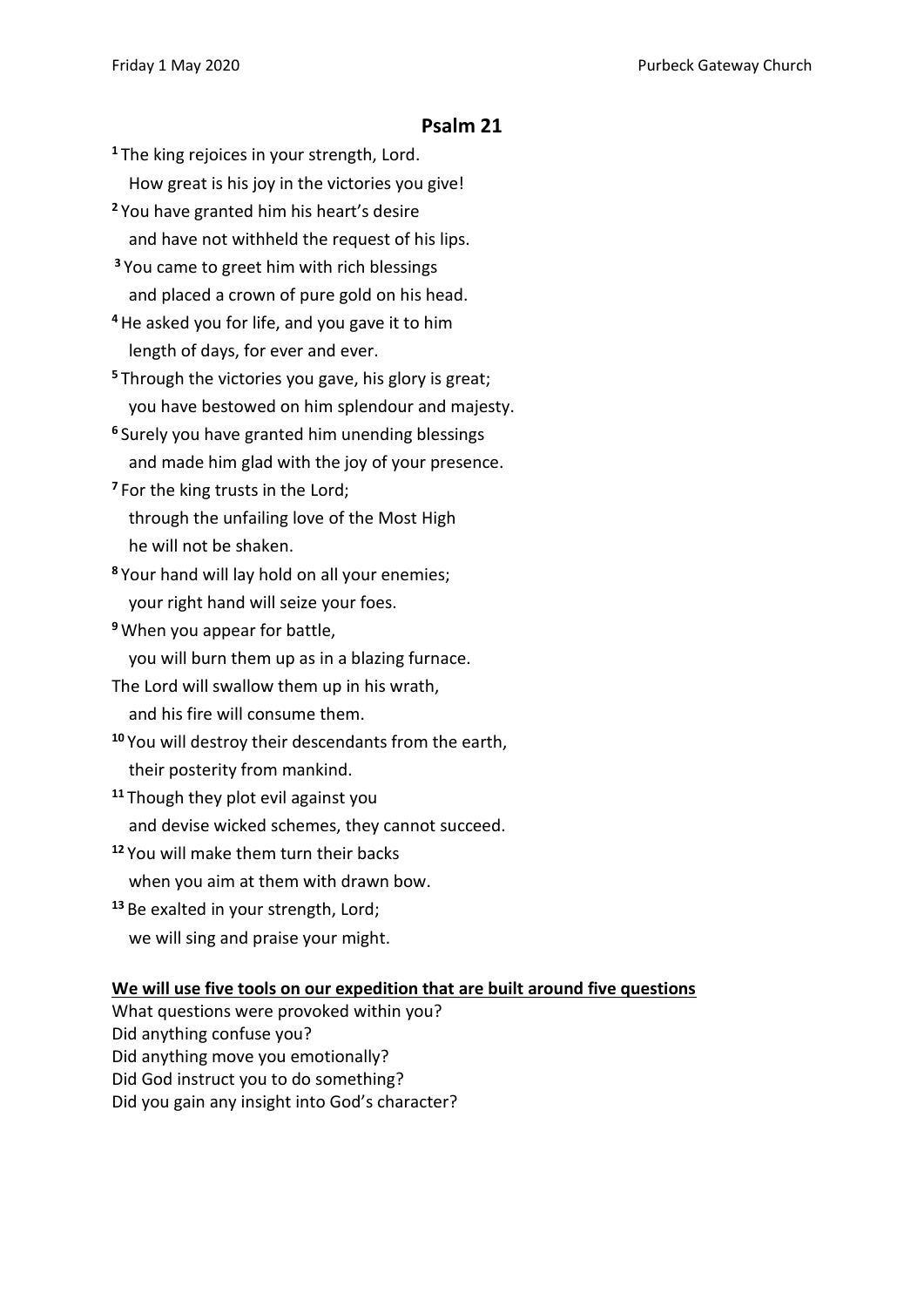## **I have included some suggestive answers to a few of the questions**

What is it to rejoice in the strength of the Lord? – To know where your help comes from.

Notice the victory gained comes from what the Lord has given. – Remembering past victories can be a tremendous encouragement when you are up against an enemy.

What is it to have a 'heart's desire' and why would God give David his?

Will God give to us our 'heart's desire'?

God withheld nothing from David. Has God withheld anything from you? – If the answer is 'yes' do you know why?

Have you ever asked him 'why'?

What does it mean to be given life when you are already alive? - It is to understand eternity now.

David had a great reputation in the earth, even among the other nations, purely because God had been with him.

Can you imagine facing battles without God being with you?

What is splendour and majesty?

Have you been grateful and mindful of the blessings God has poured out on your life?

In gladness and joy, -The presence of God, is where kingdom kids are meant to dwell, even when life is hard.

To know His presence – is to know He is with you.

Joy is where we get out strength. We have a choice to be glad or to be sad. - What countenance will help you most?

David trusts in God.- Have you?

How do you know you are trusting God? – When you are in the battle and you put your trust in what He says over and against what you are facing.

When you know you are loved by God - Nothing will disturb you from your security.

You will overcome your enemy when your hand is in His hand.

Your enemy will flee from you when they know who you belong to.